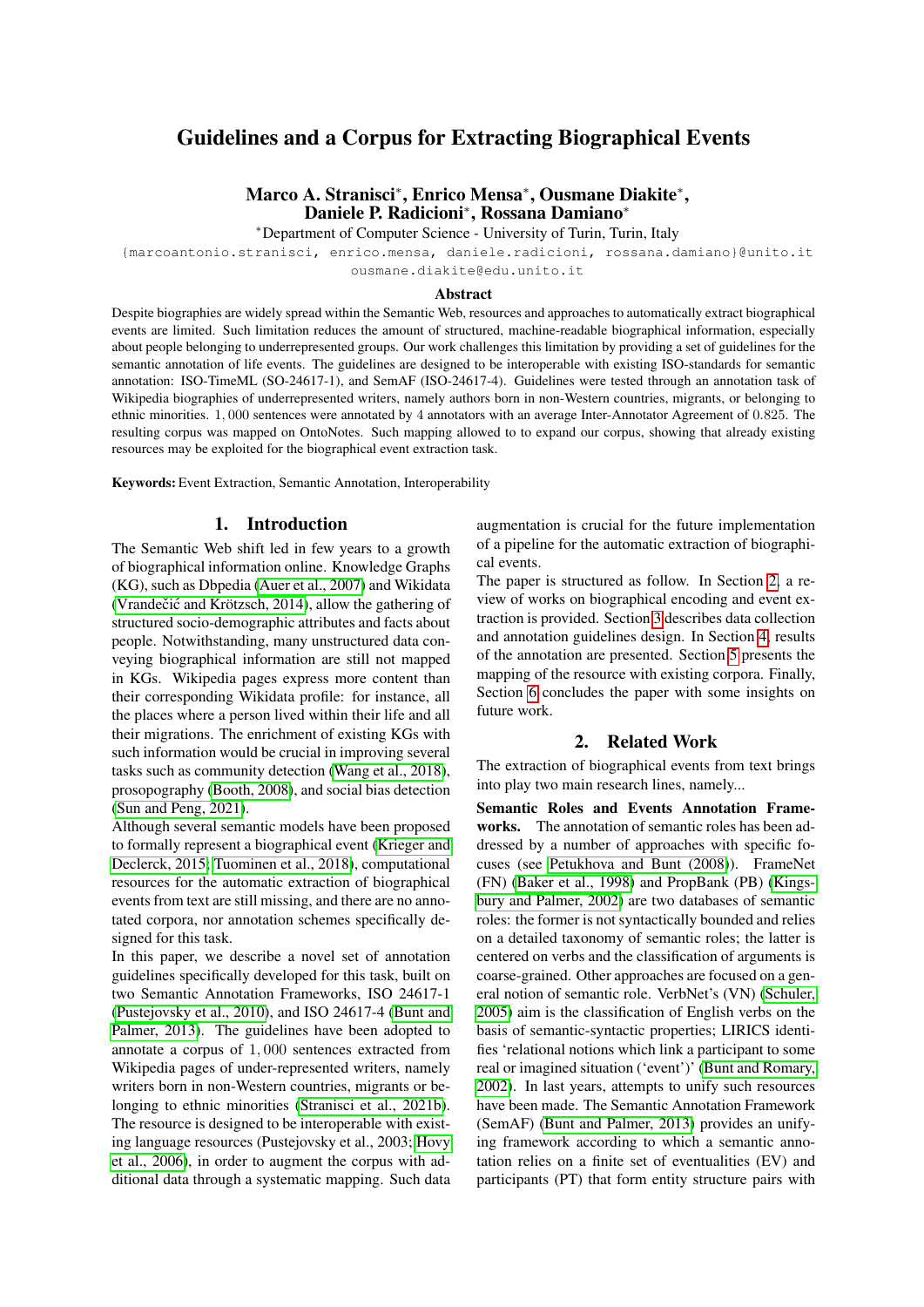*markables*, namely tokens to which an EV or PT can be attached. Pairs are then combined in links through link structure. For instance, in the sentence 'she published poetry' three entity structure pairs may be annotated:  $\epsilon_1$  = < She, POET >;  $\epsilon_2$  = < published, PUBLISH >, and  $\epsilon_3$  = < poetry, POEM >. A link structure triple connect  $\epsilon_1$  and  $\epsilon_2$ , assigning to the former the role of agent:  $L_1 = \langle \epsilon_1, \epsilon_1, \text{Agent} \rangle$ .

Frameworks for the annotation of events are heterogeneous, reflecting the high variety of existing event extraction tasks (see [Xiang and Wang \(2019\)](#page-6-11)). The ACE/ERE initiative [\(Song et al., 2015\)](#page-6-12) resulted in a series of news corpora in which textual triggers were annotated and labelled by referring to a close set of event types. For instance, the word 'migration' triggers an event of the type 'Movement'. The Topic Detection and Tracking initiative (TDT) [\(Allan, 2012\)](#page-5-6) led to a corpus in which the story rather is annotated and labelled with reference to actual historical events (eg: Death of Kim Jong II, Cuban Riot in Panama, etc.) rather than general categories. The ISO-TimeML framework [\(Pustejovsky](#page-6-5) [et al., 2010\)](#page-6-5) is a standard for the annotation of temporal expressions, events, and temporal relations between events. According to such approach, an instance of the type 'EVENT' must be used to annotate a situation that happens or occurs. Furthermore, events are categorized by some linguistic properties. For instance, the word 'start' triggers an event of the type 'ASPECTUAL', whereas 'say' is a 'REPORTING' event. The Richer Event Description (RED) guidelines [\(O'Gorman et al.,](#page-6-13) [2016\)](#page-6-13) is a reformulation of ISO-TimeML in which the taxonomy of event properties is simplified, but further annotation layers are defined: entities, causal relations between events, and link between entities.

Our annotation guidelines for biographies take inspiration from two existing frameworks. On one side, they adopt the semantic formalism of SemAF [\(Bunt and](#page-5-2) [Palmer, 2013\)](#page-5-2), while on the other side they partly inherit the taxonomy of events proposed in ISO-TimeML [\(Pustejovsky et al., 2010\)](#page-6-5).

Biographical Events Extraction. Despite the existence of several semantic models for biographical events encoding, few works focused on the extraction of biographical information. Russo et al. [\(Russo et al.,](#page-6-14) [2015\)](#page-6-14) collected 782 biographies of people deported to Nazi concentration camps with the aim of extracting a predefined set of information from both raw text and DBpedia. Then, all information was arranged into a structured representation by using the TimeML framework [\(Pustejovsky et al., 2010\)](#page-6-5). [Menini et al. \(2017\)](#page-6-15) defined a set of verbal motion frames and used it to extract migration events from Wikipedia biographies.

Both works adopt a top-down approach. First, a number of information to be retrieved is defined, then an event extraction pipeline is built.

Our guidelines rely on a bottom-up approach: instead of a predetermined classification of event types to be extracted, the focus is on all events in which the entity of the type *writer* is involved as a participant.

## <span id="page-1-0"></span>3. Data Collection and Annotation Scheme Design

In this section, the data gathering and preprocessing from Wikipedia is described; then, the annotation guidelines are presented.

### 3.1. Data Gathering

The corpus is a collection of sentences extracted from 8, 047 Wikipedia English pages of under-represented writer, namely authors born in non-Western countries, migrants or ethnic minorities. Specifically, Wikidata properties 'place of birth', 'occupation', and 'ethnic group' were exploited in order to identify all writers born in a former colony or writers belonging to a minority group that were born in a Western country. The data gathering process was performed in four steps: (i) each biography was split in sentences using Stanford Core NLP [\(Manning et al., 2014\)](#page-6-16); (ii) for each sentence, all the named entities of the type Location or Organization were identified using the same tool; (iii) an automatic semantic role labelling was performed on each sentence, using SRL Bert [\(Shi and Lin, 2019\)](#page-6-17). The resulting dataset of 218, 198 tuples of predicates and semantic arguments contains at least one Location or one Organization. Below some examples are reported:

- predicate:move,ARG2:to New York City;
- predicate:study, ARGM-LOC:in the Convent of Jesus and Mary School in New Delhi;
- predicate:confer,ARG0:by the municipality of Kautokeino and the Kautokeino Sámi Association.

In the final step (iv), we identified the most frequently occurring combinations of 'predicate,ARG0', 'predicate,ARG1', and 'predicate,ARG2' in order to select a sample representative of the sentences in the data set for annotation.

### 3.2. Annotation Guidelines

Annotation guidelines were developed in order to annotate all events in which the subject of the biography is a participant in the event. It is important to notice that there is no one-to-one correspondence between a tuple of the type <predicate,argument> and a sentence, since most sentences contain more than one predicate, as it can be observed in the following example:

"In 1974 he left South Africa, living in North America, Europe and the Middle East, before returning in 1986". Hence, a separate annotation for each relevant subjectpredicate pair was made.

The selection of the most significant semantic arguments in biographical events is guided by previous work [\(Stranisci et al., 2021a\)](#page-6-18) in which a set of combinations of life events and named entities types were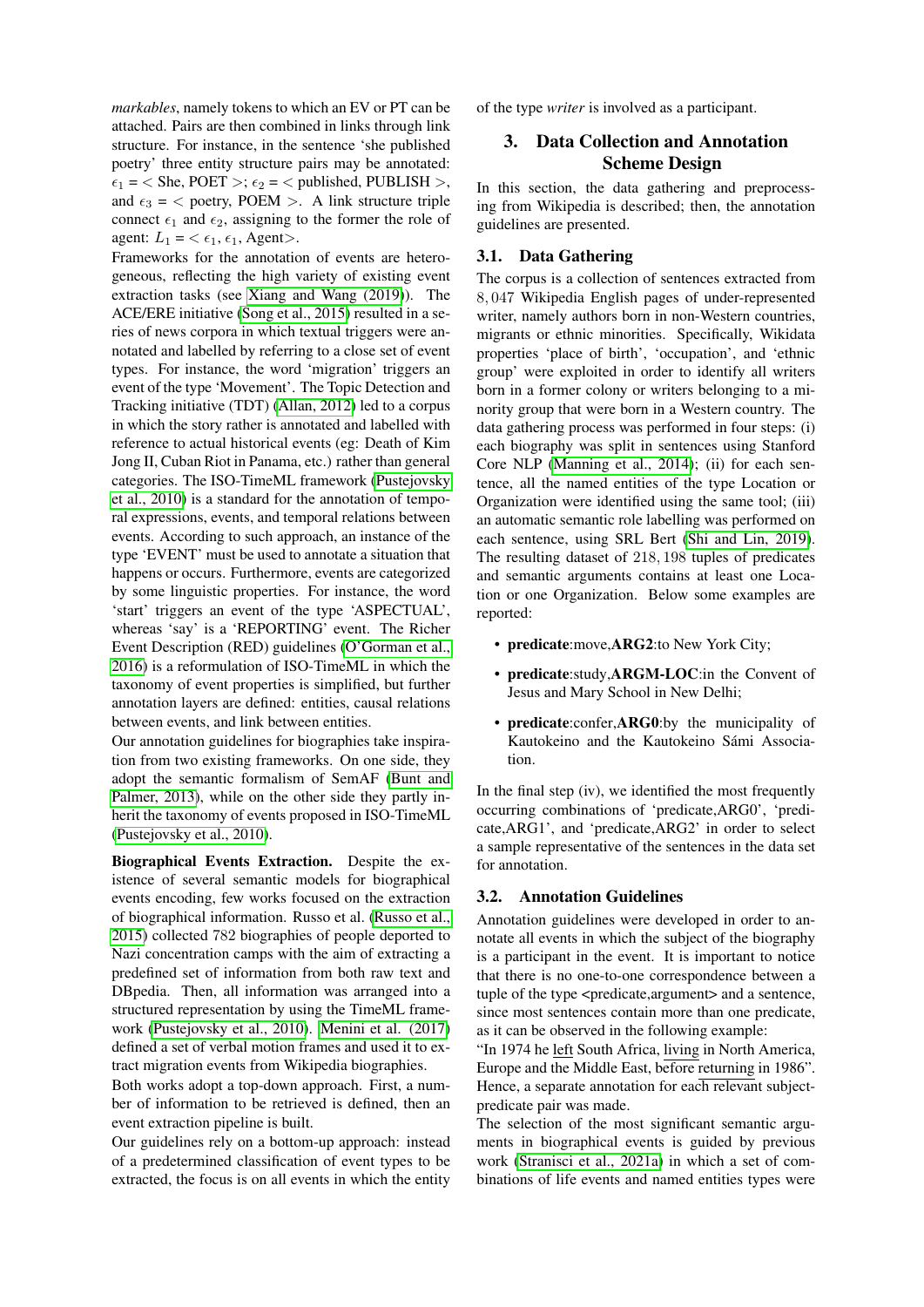recognized as salient for biographies: locations for migrations; organizations for education and career events. Therefore, our guidelines mainly focus on events in which the subject of the biography is involved with such named entities. Moreover, since time is a crucial feature for biographical narratives, guidelines includes the identification of temporal expressions.

Identification of the entity and their semantic role. The prerequisite for an event to be annotated was that it had to involve the biography subject. This involvement was not always direct, though: an author could be mentioned through their works, as in "Her third novel, Missing in Machu Picchu (2013), was awarded" or through a group they were part of, as in "At the age of nine, her family moved to Ghana". According to the  $RED$  guidelines<sup>[1](#page-2-1)</sup>, the former case was a BRIDGING relation, while the latter was a SET-MEMBER link. In our guidelines all these types of entity had to be annotated as if they were an instance of the writer, in order to consider important biographical events of the type 'his book win a prize', in which the writer is only indirectly mentioned.

Together with the identification of the writer, annotators had to specify her/his semantic role, in order to classify their participation in the event. Two labels were created for this purpose, both inspired by the Propbank framework: 'writer-ARG0', when the entity plays roles covered by this argument, such as 'Agent' or 'Perceiver', 'writer-ARGx', if they play roles covered by other argument types, like 'Patient'. Even though grouping such arguments slightly reduces the expressiveness of the PropBank framework, it has the advantage of helping the annotators to focus on a more general distinction between events in which writers have an active role and events in which they have not.

Identification of events, and their taxonomy. Events had to be annotated according to the TimeML scheme and were categorized according to a subset of TimeML event types tag: 'ASP-EVENT' to mark all verbs conveying aspectual information, and 'REP-EVENT', for verbs reporting other states and events, 'STATE', 'EVENT' respectively. The last two are mutually exclusive in each annotation. For instance, in the sentence "Then, she traveled to Venezuela, where she worked in linguistics at the Department of Justice of Venezuela" two separate annotations had be provided: one for the pair 'she-traveled', and another one for the pair 'she-worked'. 'ASP-EVENT' and 'REP-EVENT' may occur jointly with another 'STATE' or 'EVENT', in expressions such as 'he started working', which results in the link structure  $\langle$  started, working, ASP  $>$  and 'he said he moved', which is encoded as  $\langle$  said, moved, REP  $\rangle$ 

Since some sentences contained nominal utterances and there were semantically empty verbs like the copular *be*, guidelines allowed for the annotation of names as events or states in subordinate clauses like "After a brief time in Toronto", or in nominal predicates such "He was a professor". The annotation of nominal events was supported by NomBank frames [\(Meyers et](#page-6-19) [al., 2004\)](#page-6-19).

Identification of arguments containing a location or an organization. The third component of the guidelines was aimed at identifying the relation between the writer and some named entities that may signal their migration or their condition of being a migrant in a given place. Annotators were asked to select the entire argument containing a location or an organization, and to mark the latter as 'ARGx-ORG', and the former 'ARGx-LOC'. The focus of this annotation stage was not to identify the specific semantic argument, but to label the cases in which a named entity is part of a semantic role. This allowed to refine clusters of arguments and map them onto existing taxonomies. For instance, in 'He works for \$organization', the ARGx-ORG may be mapped onto the VerbNet 'Beneficiary' thematic role.

Identification of temporal arguments. Finally, the guidelines establish the annotation of temporal arguments. Rather than identifying only the token triggering a time expression, the entire argument had to be selected and labelled as 'ARGM-TIME'. For instance, in the example "In 1974 he left South Africa" the entire semantic argument "in 1974" had to be annotated.

A fully annotated example of the sentence below is the following:

"In 1974 he left South Africa, living in North America, Europe and the Middle East, before returning in 1986".

- $\epsilon_1$  = <he, WRITER>
- $\epsilon_2$  = <left, LEAVE>
- $\epsilon_3$  = <South Africa, LOCATION>
- $\epsilon_4$  = <living, LIVE>
- $\epsilon_5$  = <in South Africa, LOCATION>
- $\epsilon_6$  =  $\epsilon$ in 1974, TIME $>$
- $L_1 = \langle \epsilon_1, \epsilon_2, \text{writer-ARG0} \rangle$
- $L_2 = \epsilon_{3}, \epsilon_2$ , ARGx-LOC>
- $L_3 = \epsilon_1, \epsilon_4$ , writer-ARG0>
- $L_4 = \langle \epsilon_5, \epsilon_4, \text{ARGx-LOC} \rangle$
- <span id="page-2-0"></span> $L_5 = \epsilon_6, \epsilon_2$ , ARGM-TIME>

### 4. Annotation Task and Results

The annotation task involved 4 annotators who evaluated 1, 000 sentences sampled from 8, 047 Wikipedia English pages of under-represented writers. One of them (ann\_01 in Table [1\)](#page-3-1) evaluated all sentences 1000, while the others annotated respectively 200 (ann 02), 100 (ann\_03), and 200 (ann\_04) sentences. The anno-tation has been performed on Label Studio<sup>[2](#page-2-2)</sup>, an Open Source platform that easily allows to organize chunk annotation tasks. Annotators were asked to provide one

<span id="page-2-1"></span><sup>1</sup>[https://github.com/timjogorman/](https://github.com/timjogorman/RicherEventDescription)

[RicherEventDescription](https://github.com/timjogorman/RicherEventDescription)

<span id="page-2-2"></span><sup>2</sup><https://labelstud.io/>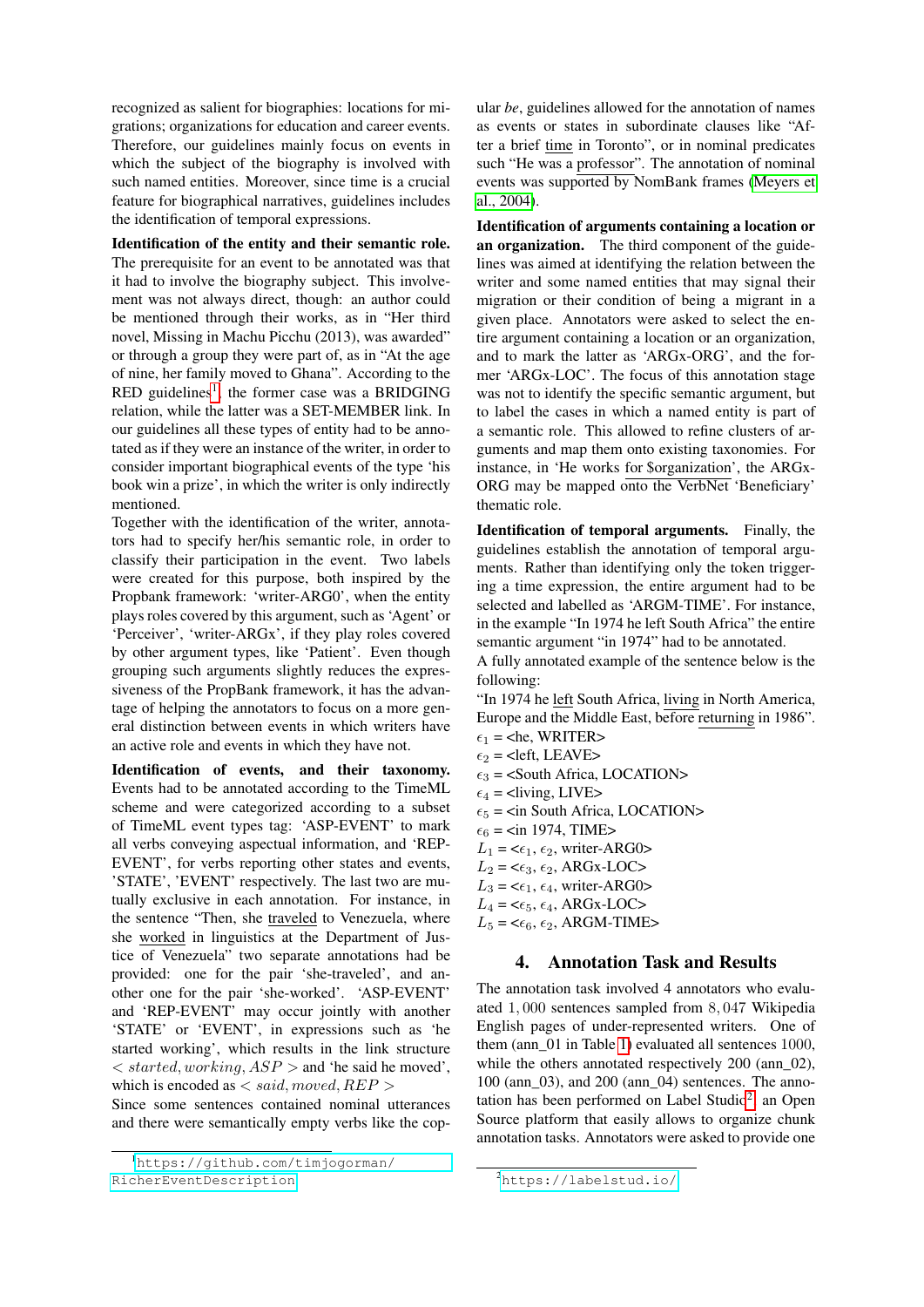<span id="page-3-1"></span>Table 1: Inter-Annotator Agreement (F-measure).

| annotator                     | Event | <b>State</b> | Writer-ARG0 | Writer-ARG <sub>x</sub> | ARG <sub>x</sub> -LOC | ARGx-ORG | ARGM-TIME |
|-------------------------------|-------|--------------|-------------|-------------------------|-----------------------|----------|-----------|
| ann $01$ (baseline ann $02$ ) | 0.83  | 0.72         | 0.90        | 0.87                    | 0.78                  | 0.75     | 0.91      |
| ann $01$ (baseline ann $03$ ) | 0.83  | 0.76         | 0.91        | 0.92                    | 0.38                  | 0.75     | 0.94      |
| ann $01$ (baseline ann $04$ ) | 0.84  | 0.66         | 0.91        | 0.90                    | 0.65                  | 0.83     | 0.85      |
| ann $02$ (baseline ann $01$ ) | 0.83  | 0.66         | 0.91        | 0.89                    | 0.85                  | 0.94     | 0.94      |
| ann $03$ (baseline ann $01$ ) | 0.82  | 0.64         | 0.93        | 0.95                    | 0.91                  | 0.92     | 0.94      |
| ann $04$ (baseline ann $01$ ) | 0.84  | 0.61         | 0.91        | 0.89                    | 0.75                  | 0.70     | 0.87      |
| Average                       | 0.83  | 0.67         | 0.91        | 0.90                    | 0.75                  | 0.81     | 0.91      |

separate annotation for every EVENT or STATE identified in each sentence. As it is shown in Figure [1,](#page-4-0) the same sentence has received two separated annotations. The first is the chunk 'jailed' labelled as an EVENT, the second is the chunk 'detained', labelled as a STATE.

The IAA was computed through averaged pairwise Fmeasure: in this setting, the annotations of one annotator are used as the reference against which the annotations of the other annotator are compared. In order to maximize the agreement between annotators, we did not only consider the exact match between chunk, but also the cases in which one chunk contained the other. Adopting such an approach has allowed to resolve some recurrent inconsistencies. Let us consider the two pairs of annotations:

- <span id="page-3-2"></span>1. awarded / was awarded
- <span id="page-3-3"></span>2. the United Nations / to the United Nations

In the first one [\(1\)](#page-3-2) all the smaller chunk was kept. Conversely, in [\(2\)](#page-3-3) the larger chunk was kept, in order to preserve the semantic role of the argument containing an entity of the type location.

Table [1](#page-3-1) shows the F-measure of the agreement between annotators for each class. Agreement is larger than 0.8 in almost all classes, with the exception of STATE and ARGx-LOC. From a qualitative analysis we observed a mismatch in the recognition of nominal events in proposition such as in [\(3\)](#page-3-4). Lower agreement in ARGx-ORG identification seems to be caused by the broadness of such a type of entity that results in a variety of irrelevant usages for the annotation task, as in [\(4\)](#page-3-5).

- <span id="page-3-4"></span>3. after one year of studies
- <span id="page-3-5"></span>4. when Sri Lanka banned the burka on 2019, Nasrin took to Twitter to show her support for the decision

The resulting corpus contains  $1,489^3$  $1,489^3$  semantic annotations. Table [2](#page-3-7) summarizes the number of ST in the corpus, in which there are 894 events and 695 states. Furthermore, 215 aspectual or reported events were annotated; they occurred in 72 semantic annotations. In 143 cases, they jointly appear with an event or a state

(eg: 'he [started]<sup>ASP-EVENT</sup> [working]<sup>STATE</sup>'). Writers hold the semantic role of agent in 1, 205 annotations, other roles in 445. Arguments containing an organization or a location are 1, 203. More specifically, there are 281 sentences in the corpus in which the presence of a named entity of the type LOCATION or ORGANIZATION was not relevant, despite the corpus to annotate was created by relying on a combination of Named Entity Recognition and Semantic Role Labelling (see Section [3\)](#page-1-0).

<span id="page-3-7"></span>Table 2: All the occurrences of Semantic Types in the corpus.

| Semantic Type           | <i>Occurrences</i> |
|-------------------------|--------------------|
| <b>EVENT</b>            | 894                |
| <b>STATE</b>            | 695                |
| <b>ASP-EVENT</b>        | 114                |
| <b>REP-EVENT</b>        | 101                |
| writer-ARG0             | 1,205              |
| writer-ARG <sub>x</sub> | 445                |
| $ARGx-LOC$              | 532                |
| ARG <sub>x</sub> -ORG   | 671                |
| <b>TIME</b>             | 525                |

In Table [3](#page-4-1) the 10 most frequently occurring events and states are shown. Some of them are related to the writers' educational journey (eg: graduate, hold, attend, study), others to their career (eg: publish, serve, teach, win, work, write). Finally, there is a set of events framing personal events (eg: bear, die, live, move). From such clusters of predicates, a set of biographical frames may be derived. This is the inverse process of existing works on biographical knowledge extraction from text [\(Menini et al., 2017;](#page-6-15) [Russo et al., 2015\)](#page-6-14). Rather than selecting a prior number of frames to be used for data gathering, this approach extracts knowledge that must subsequently be aligned to existing resources.

## 5. Mapping

<span id="page-3-0"></span>The annotation guidelines and the corpus presented in this paper constitute a first, yet essential step towards the development of a system for the automatic extraction of biographical events. While such system will be addressed in future work, in this Section we illustrate

<span id="page-3-6"></span> $3$ The corpus is available at: [https://github.com/](https://github.com/marcostranisci/biographicalEvents) [marcostranisci/biographicalEvents](https://github.com/marcostranisci/biographicalEvents)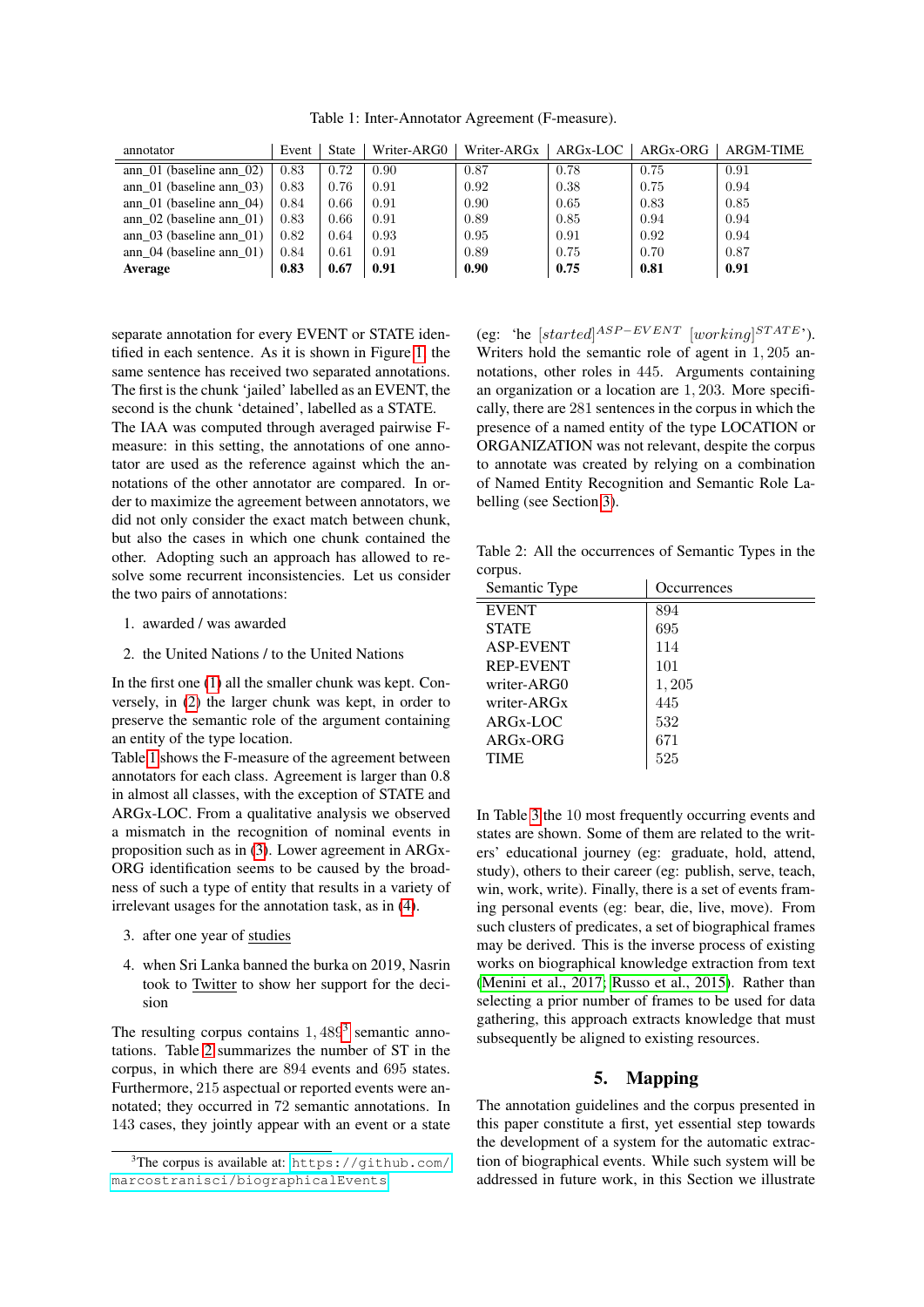

Figure 1: Two examples of annotation in Label Studio.

<span id="page-4-1"></span>Table 3: The ten most frequent events and states within the corpus.

| Event    | occ. | <b>State</b> | occ. |
|----------|------|--------------|------|
| receive  | 56   | work         | 60   |
| publish  | 39   | write        | 46   |
| win      | 36   | study        | 41   |
| award    | 34   | teach        | 28   |
| write    | 25   | attend       | 28   |
| move     | 25   | live         | 21   |
| bear     | 22   | serve        | 20   |
| graduate | 21   | hold         | 15   |
| take     | 20   | spend        | 14   |
| die      | 20   | writer       | 13   |

how the current corpus could be extended to obtain an appropriate training dataset. We show how the data from OntoNotes [\(Hovy et al., 2006\)](#page-6-7) can be mapped onto our annotation schema, and report some figures regarding this process. Although OntoNotes was selected as the first target for this mapping, the same process could also be applied to other PropBank-like datasets, such as [\(Kim and Klinger, 2018\)](#page-6-20), for the enrichment of our original corpus.

OntoNotes [\(Hovy et al., 2006\)](#page-6-7) contains a multilayer annotation of texts from several domains (e.g., newswires, magazine articles, broadcast news). For each such domain, a PropBank-based semantic annotation and the annotation of named entities is provided. The data set is composed of 99, 974 sentences, 249, 157 rolesets, and 554, 307 semantic arguments. Given a verb, rolesets represent all roles possibly associated to each of its senses according to the PropBank model [\(Bonial et al., 2014\)](#page-5-7).

In order to align the two corpora, we extracted all verb occurrences and their arguments. Then, we computed the percentage of arguments containing a named entity of the type ORG, GPE, or PERSON. Table [4](#page-4-2) shows the 8 most frequently recurring instances for the roleset associated to work.01, which expresses the sense "work, being employed, acts, deeds". As it can be observed, in some of them there is a predominance of GPE and <span id="page-4-2"></span><span id="page-4-0"></span>Table 4: The distribution of arguments containing a Organization (ORG), a Person, or a Geo Political Entity (GPE) for the work.01 PropBank sense in OntoNotes.

| argument         | n.  | ORG     | <b>PERSON</b> | <b>GPE</b> |
|------------------|-----|---------|---------------|------------|
| ARG0             | 996 | $6.0\%$ | 8.1%          | $3.5\%$    |
| ARG1             | 347 | 7.8%    | $2.0\%$       | 7.2%       |
| ARGM-LOC         | 248 | 7.7%    | 0.4%          | 18.5%      |
| ARGM-MNR         | 239 | $0.4\%$ | $0.8\%$       | $0.0\%$    |
| ARGM-TMP         | 148 | $1.4\%$ | 1.4%          | $0\%$      |
| <b>ARGM-DIS</b>  | 122 | 0.8%    | 3.3%          | $0.0\%$    |
| ARG <sub>2</sub> | 107 | 29.0%   | 8.4%          | 11.2%      |
| ARG3             | 99  | 17.2%   | 13.1%         | 8.1%       |

ORG compared to entities of the type PERSON. This enables the identification of some arguments that are more likely to be aligned with our corpus: it is the case of ARG1 and ARG2, which respectively correspond to 'job, project' and 'employer, benefactive'. Let us consider the following examples.

- <span id="page-4-3"></span>5. <*work*, to improve China's nickel industry's level of technology, technique and equipment, ARG1>
- <span id="page-4-4"></span>6. <*work*, for the Justice Department, ARG2>

In the former case, the GPE simply adds information about the argument, as in [\(5\)](#page-4-3). In the latter case, it is directly linked to the verb with the role of 'benefactive', as in [\(6\)](#page-4-4).

We analyzed the distribution for the 10 most frequently occurring events and states in our corpus (Table [5\)](#page-5-8): they amount to 430 events, covering the 27% of the overall number of instances. Besides the widespread presence of the ARGM-LOC modifier, some patterns emerge. There is a set of events in which an ORG or a GPE has agency on the event: publish.01, award.01. The 60% of the ARG0 linked to publish.01 and the 80% linked to award.01 contain a GPE or a ORG. In fact, many books are published and many prizes are awarded by an organization or a geopolitical entity.

Other patterns may imply the 'benefactive' role: as mentioned before, work.01 is often linked to a bene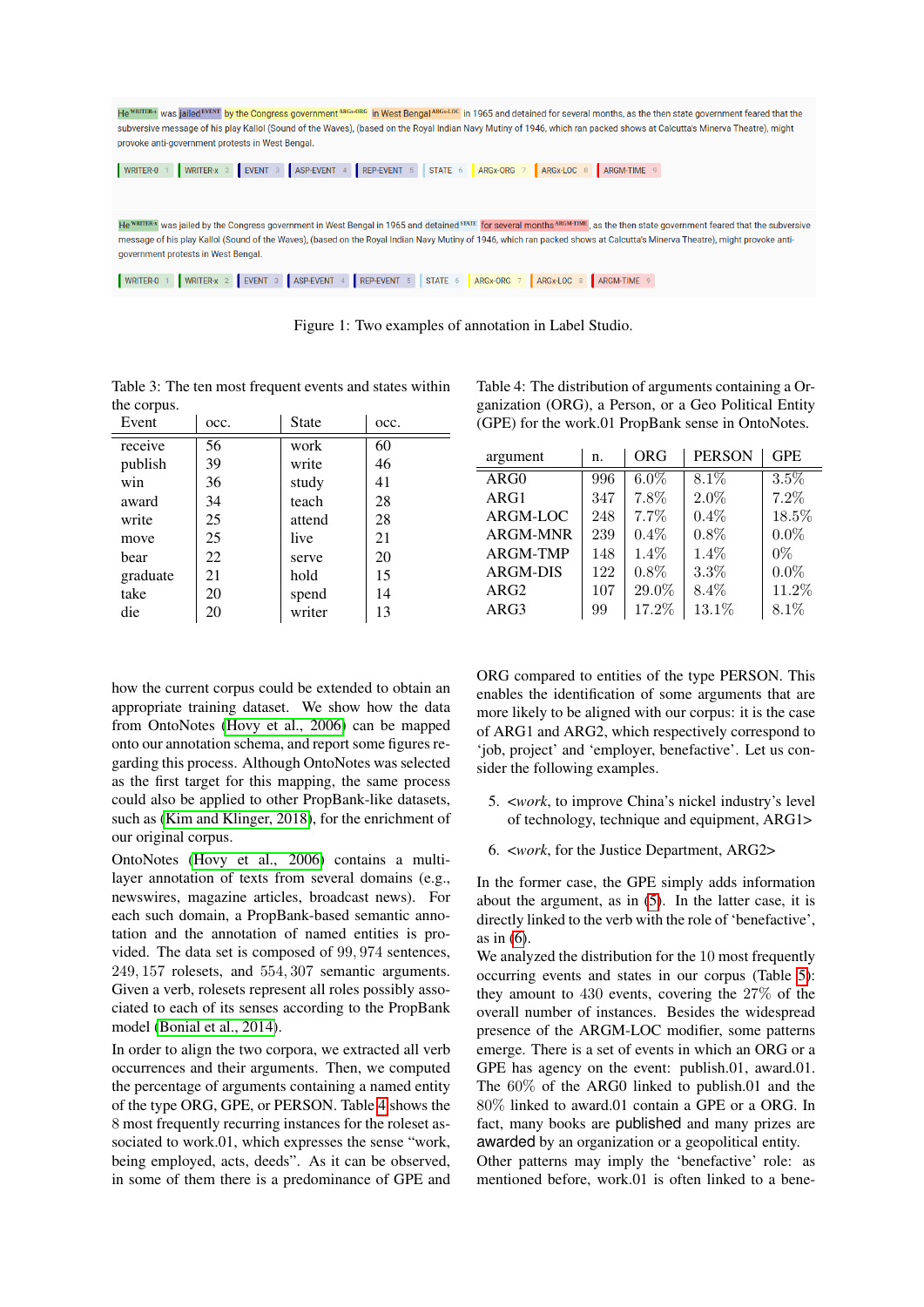factive as in [\(6\)](#page-4-4). Conversely, the presence of GPE or ORG in arguments of the type 'benefactive' linked to award.01 seems to be not informative. In some cases, they have an appositive function, as in 'to Waring  $\&$ LaRosa, New York'. At times, the mapping is less interesting for the specific task, since in some cases organizations are the recipient of a prize, which is not consistent with the biographical domain.

Some arguments are specific to single verbs. For instance, receive.01 always presents an ARG2 associated with the role 'received from', while attend.01 ARG1 always presents instances of type 'thing attended'. Both combinations are common in sentences like 'he attends an institution' and 'he received a degree from an institution'. The distribution confirms such pattern, since the  $45.1\%$  of ARG1 linked to attend.01 and the  $31.7\%$ paired with receive.02 contain a ORG or a GPE.

Finally, move.02, win.01, and work.01 show a similar behavior when an ARG1 is present. GPE and ORG Entities in this argument are not directly linked to the verb, but rather to further entities within the argument, such as in the example [\(7\)](#page-5-9):

<span id="page-5-9"></span>7. <'win', 'the New York Drama Critics' Circle Award', ARG1>

By definition, the ARG1 of the verb 'win' represents a prize; however, since the organization 'New York Drama Critics' is part of the argument, the entity type ORG is mistakenly considered as a value for the argument in our statistics. Although this behaviour represents an issue when recording descriptive statistics and for the mapping process, such dependency structures should be considered to collect precious and more subtle biographical information that needs further investigation.

Despite the actual limitations, the results of the mapping process is encouraging. In fact, even considering only non-ambiguous argument types, 851 instances may be mapped from OntoNotes to the top ten instances of our corpus, tripling the initial size of the corpus. At the same time, we observed the emergence of patterns helpful to automatically extract and understand events and states from raw text biographies. Further studies may focus on the automatic implementation of such patterns.

## 6. Conclusions and Future Work

<span id="page-5-3"></span>In this paper we presented a novel schema for the annotation of biographical events in free text. We have also built a new corpus for this task, containing 1, 000 annotated sentences sampled from 8, 047 Wikipedia English pages pertaining underrepresented writers. Finally, we have shown how existing resources, such as OntoNotes, can be mapped onto our annotation schema in order to increase significantly the size of the corpus.

The developed corpus and the proposed schema are preparatory for the development of an automatic system for the extraction of biographical events from free

<span id="page-5-8"></span>Table 5: The most recurring link structures of the type <verb,argument containing ORG or GPE> for the 10 events and states with more occurrences in our corpus.

| verb       | argument(s)                       | description         |
|------------|-----------------------------------|---------------------|
| work.01    | ARG <sub>2</sub> ARG <sub>1</sub> | benefactive project |
| write.01   | ARG2                              | benefactive         |
| receive.01 | ARG2                              | received from       |
| publish.01 | ARG0                              | publisher           |
| win.01     | ARG1                              | prize               |
| award.01   | ARG0, ARG2                        | giver, beneficiary  |
| attend.01  | ARG1                              | thing attended      |
| move.01    | ARG2                              | destination         |
| move.02    | ARG1                              | measures            |
| study.01   | ARGM-LOC                          | location            |
| teach.01   | ARGM-LOC                          | location            |

text, which constitutes the main focus of our future work. Ideally, we could start from existing systems performing semantic role labeling (such as [\(Shi and Lin,](#page-6-17) [2019\)](#page-6-17)), and then adapt the results in a manner similar to the one adopted in the mapping process. The mapping process itself also needs to be strengthened with a more thorough evaluation and with the development of specific rules to better detect the entities filling the arguments. Our final focus consists in a study aimed at better understanding and quantifying how the biographical information extracted by the system can be beneficial to tackle other downstream tasks.

## 7. Bibliographical References

- <span id="page-5-6"></span>Allan, J. (2012). *Topic detection and tracking: event-based information organization*, volume 12. Springer Science & Business Media.
- <span id="page-5-0"></span>Auer, S., Bizer, C., Kobilarov, G., Lehmann, J., Cyganiak, R., and Ives, Z. (2007). Dbpedia: A nucleus for a web of open data. In *The semantic web*, pages 722–735. Springer.
- <span id="page-5-4"></span>Baker, C. F., Fillmore, C. J., and Lowe, J. B. (1998). The berkeley framenet project. In *COLING 1998 Volume 1: The 17th International Conference on Computational Linguistics*.
- <span id="page-5-7"></span>Bonial, C., Bonn, J., Conger, K., Hwang, J. D., and Palmer, M. (2014). Propbank: Semantics of new predicate types. In *Proceedings of the Ninth International Conference on Language Resources and Evaluation (LREC'14)*, pages 3013–3019.
- <span id="page-5-1"></span>Booth, A. (2008). Orlando: Women's writing in the british isles from the beginnings to the present.
- <span id="page-5-2"></span>Bunt, H. and Palmer, M. (2013). Conceptual and representational choices in defining an iso standard for semantic role annotation. In *Proceedings Ninth Joint ISO-ACL SIGSEM Workshop on Interoperable Semantic Annotation (ISA-9), Potsdam*, pages 41–50.
- <span id="page-5-5"></span>Bunt, H. and Romary, L. (2002). Requirements on multimodal semantic representations. In *Proceed-*